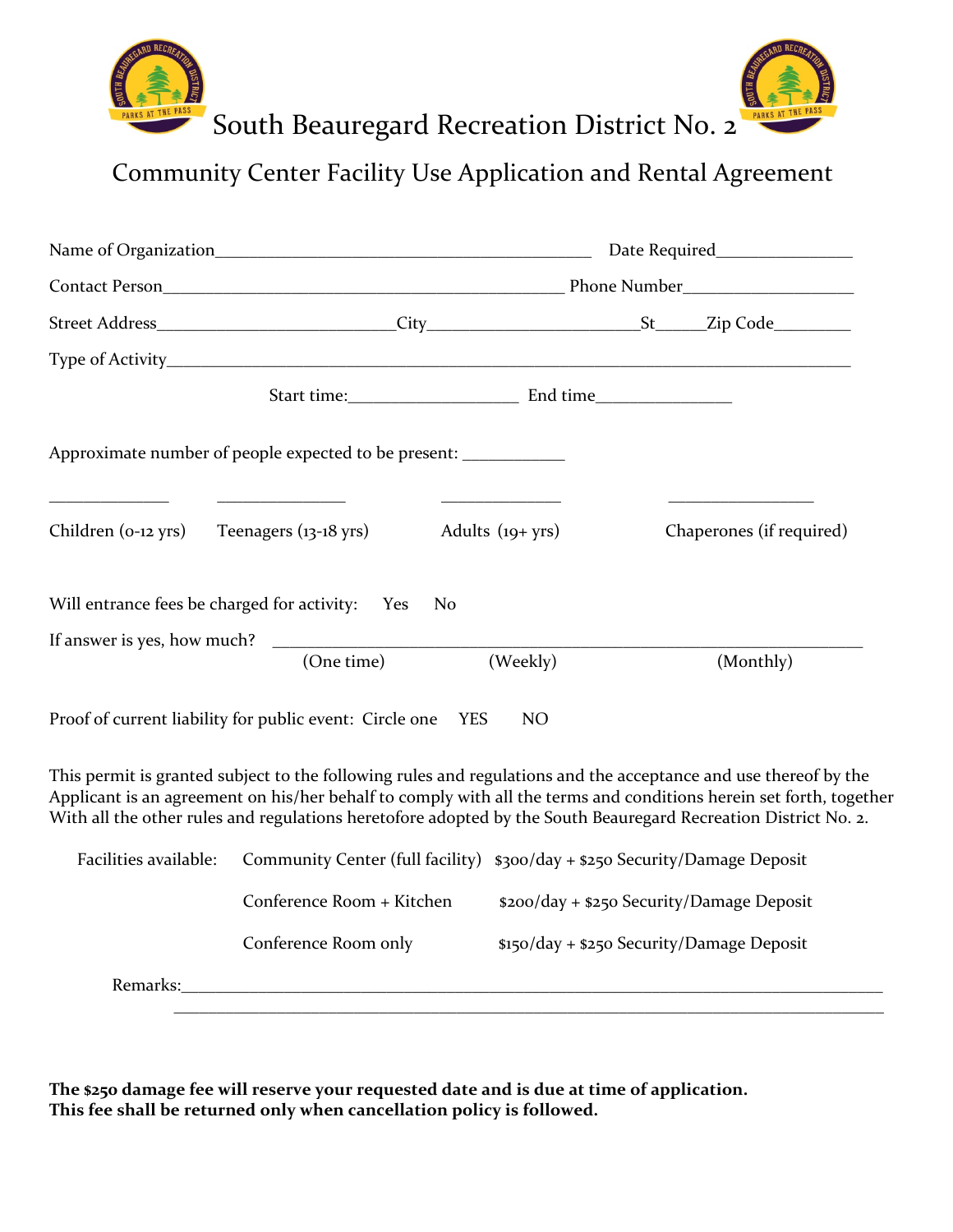- (A) RESTORATION OF PROPERTY: The LESSEE agrees to restore or pay the cost of restoring the facility or any of its properties or equipment to its original condition, **if DAMAGED by any member of the sponsoring group or by any spectator or participant in the activity. A refundabale \$250.00 Damage/security fee is required. EXCESSIVE damages may result in the exclusion of Lessee from future facility rentals as agreed upon by SBRD2 Board.**
- (B) CLEAN-UP: The SBRD2 is responsible for the clean-up after the rental. **A clean-up fee is included in the**  Rental fee and is not refundable. However, if an excessive amount cleaning is required after your event, an additional fee will be deducted from the LESSEE's damage/security deposit and may result in the exclusion of Lessee from future facility rentals as agreed upon by the SBRD2 Board. **A cleaning checklist is included as the last page of this rental agreement**.
- (C) LIABILITY: Neither the LESSEE, nor participants or spectators, shall hold South Beauregard Recreation District No. 2, nor any of its Board Members or employees liable for any accident or injury incurred as a Result of traveling to and from or participating in any event result from this rental.
- (D) SCHEDULING: Facilities are rented on first come, first serve basis and must be applied for with full Description of intended use on the application/agreement and will be subject to approval of the South Beauregard Recreation District No. 2 Board. The South Beauregard Recreation District No. 2 Board has the final authority and right of refusal.
- (E) PAYMENT AND CANCELLATION POLICY: The payment of rental fees and damage/security deposit will be as follows:
	- (a) Fees are assessed on a per day basis
	- (b) A deposit/damage fee of \$250.00 reserves the requested calendar date.
	- (c) All remaining fees must be paid 30 days prior to your scheduled event.
	- (d) Rental fees will be refunded upon receipt of 15 days advance notice of cancellation. One-half  $(1/2)$ of the rental fees will be refunded upon receipt of 7 days advance notification of cancellation. No rental fees will be returned when cancellation notice is received less than 7 days of reservation time. Upon cancellation, there will be a full refund of damage/security fee.
	- (e) Payment of all fees must be **cash, cashier's check or money order.**
- (F) SECURITY:
	- 1. Security will be provided for a fee for any party or dance held at the facility.

a. For a private event or dance involving a group under the average age of 18, the group will pre-pay the SBRD2 for supplying a minimum of one (1) deputized officer or the Lessee will supply one (1) adult chaperone/10 children. No alcoholic beverages will be allowed in the building or on the premises and no alcoholic consumption will be permitted in the building or on the premises.

b. For Student-Sponsored Functions, the group will pre-pay the SBRD2 for a minimum of one deputized officer. Additionally, one adult chaperone per 10 students must be in attendance for the entire student-sponsored function. No alcoholic beverages will be allowed in the building or on the premises and no alcoholic consumption will be permitted in the building or on the premises.

c. For a private party or dance involving a group over the average age of 18, the group will pre-pay the SBRD2 for supplying a minimum of one (1) deputized officer.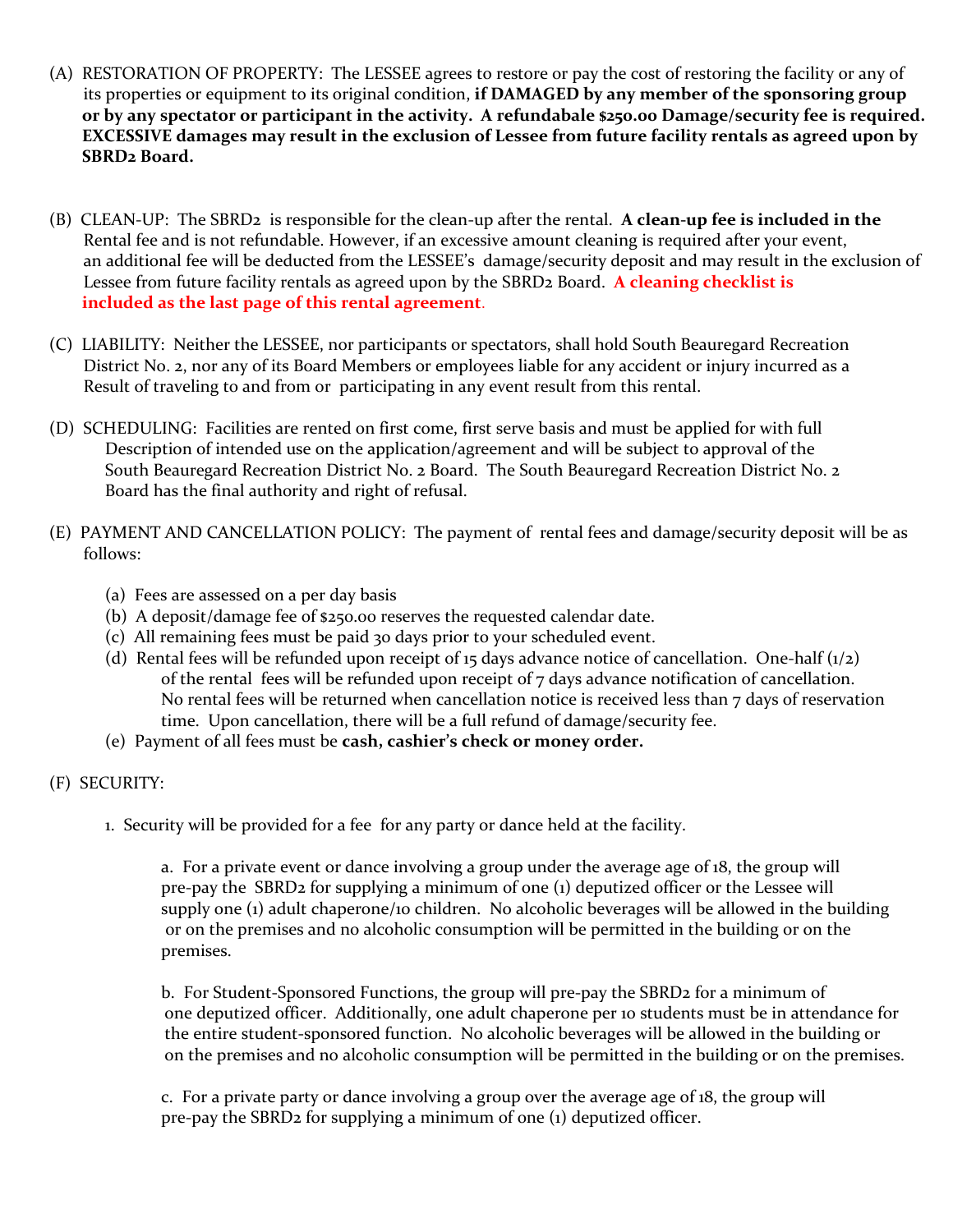## (G) GENERAL RULES AND REGULATIONS:

| Rentals are for private events, public events, events for which admission or tickets are sold, and for<br>instructional classes.                                                                                                                                                                                  |
|-------------------------------------------------------------------------------------------------------------------------------------------------------------------------------------------------------------------------------------------------------------------------------------------------------------------|
| All paperwork and payment must be completed at the time of booking. The person signing the contract is<br>the one responsible for the rental and must be in attendance the day and time of the rental/event.                                                                                                      |
| The renter is responsible for returning the room/facility to its original condition.                                                                                                                                                                                                                              |
| When damage is incurred \$250.00 damage/security deposit may not be returned. If equipment, fixtures, etc.<br>are damaged, you will be billed for the full cost of repair and/or replacement.                                                                                                                     |
| Renters must adhere to the starting and ending times agreed upon in the rental contract.                                                                                                                                                                                                                          |
| The renter is responsible for the behavior of all attendees. Failure to obey any facility rules and regulations,<br>excessive noise, fighting, vandalism, etc. will not be tolerated. This could result in termination of the event<br>and refusal for future events.                                             |
| The maximum number of people accommodated in the multi-purpose room is _____ as per fire marshal<br>regulations.                                                                                                                                                                                                  |
| Catering or DJ equipment must be delivered and picked up on the day of the event. The SBRD2 Board is not<br>responsible for set-up or delivery.                                                                                                                                                                   |
| Music, PA systems, etc. must be set at a volume that cannot be heard outside the rental space and outside of<br>the building. Facility staff has full control over volume level.                                                                                                                                  |
| Decorations can be taped to walls with blue painters tape at your own risk. If paint peels when removing<br>blue painters tape, you will be charged for the cost to repair the damage. -- no duct tape, scotch tape, nails,<br>staples, or tacks. Table skirts with sticky tape are not be adhered to the tables. |
| Rice, confetti and glitter are not permitted. Birdseed may be used outside the building only.                                                                                                                                                                                                                     |
| Smoking is not permitted in the building.                                                                                                                                                                                                                                                                         |
| Candles or votives or any other open flame item are not permitted.                                                                                                                                                                                                                                                |
| No fireworks may be discharged on SBRD2 facilities or property without prior approval of the SBRD2<br>Board. No bonfires are allowed on SBRD2 property without prior approval of the SBRD2 Board.                                                                                                                 |
| No salt or sand, etc. on the floor for dancing or any other purpose.                                                                                                                                                                                                                                              |
| Inflatable amusement equipment are not permitted inside the facility.                                                                                                                                                                                                                                             |
| The SBRD2 will not be liable for any articles left in the building. Anything of value should be removed at<br>the conclusion of the function.                                                                                                                                                                     |
| Functions must conclude at the End time stated on page 1 of rental agreement.                                                                                                                                                                                                                                     |
| All doors must be locked when event has ended.                                                                                                                                                                                                                                                                    |
| Damage/security Deposit will be refunded after building has been checked for damages.                                                                                                                                                                                                                             |
|                                                                                                                                                                                                                                                                                                                   |

\_\_\_\_\_Police/sheriff deputies/security will be scheduled by the SBRD2 Board for your event if necessary and will Be paid for in advance.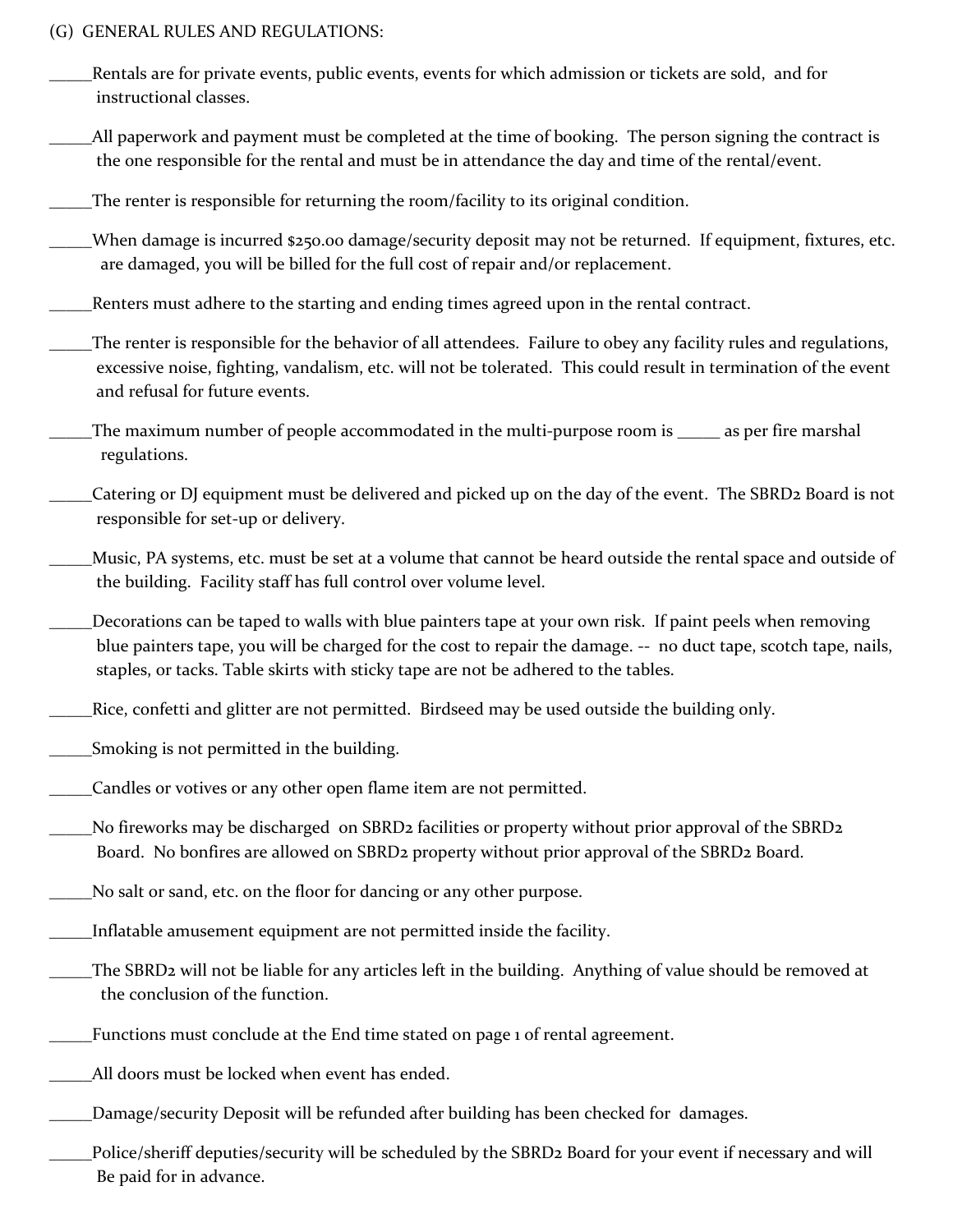## RENTAL FEE SCHEDULE:

For individuals or organizations (profit or nonprofit) based **within** the boundaries of the South Beauregard Recreation District No. 2:

|                                                    | Rental<br>Fee | Damage<br>Deposit | Remarks: |
|----------------------------------------------------|---------------|-------------------|----------|
| <b>Community Center</b>                            | \$300.00      | \$250.00          |          |
| Conference Room + Kitchen \$200.00                 |               | \$250.00          |          |
| Conference Room Only                               | \$150.00      | \$250.00          |          |
| Deputy(ies) $@s3o/hr$ for _______hours = \$_______ |               |                   |          |

## **TOTAL DUE AT TIME OF RESERVATION: \$ 250.00**

**Remaining fee in the amount of \$\_\_\_\_\_\_\_\_\_\_\_ is due by\_\_\_/\_\_\_\_/\_\_\_\_ 30 days prior to this event.**

For individuals or organizations based (profit or nonprofit) **outside** the boundaries of the South Beauregard Recreation District No. 2:

|                                    | Rental Fee | Damage Deposit | Remarks: |
|------------------------------------|------------|----------------|----------|
| <b>Community Center</b>            | \$600.00   | \$250.00       |          |
| Conference Room + Kitchen \$400.00 |            | \$250.00       |          |
| Conference Room Only               | \$200.00   | \$250.00       |          |
|                                    |            |                |          |

TOTAL DUE AT TIME OF RENTAL \$

Money Orders and Cashier's Checks must be made **payable to South Beauregard Recreation District No. 2**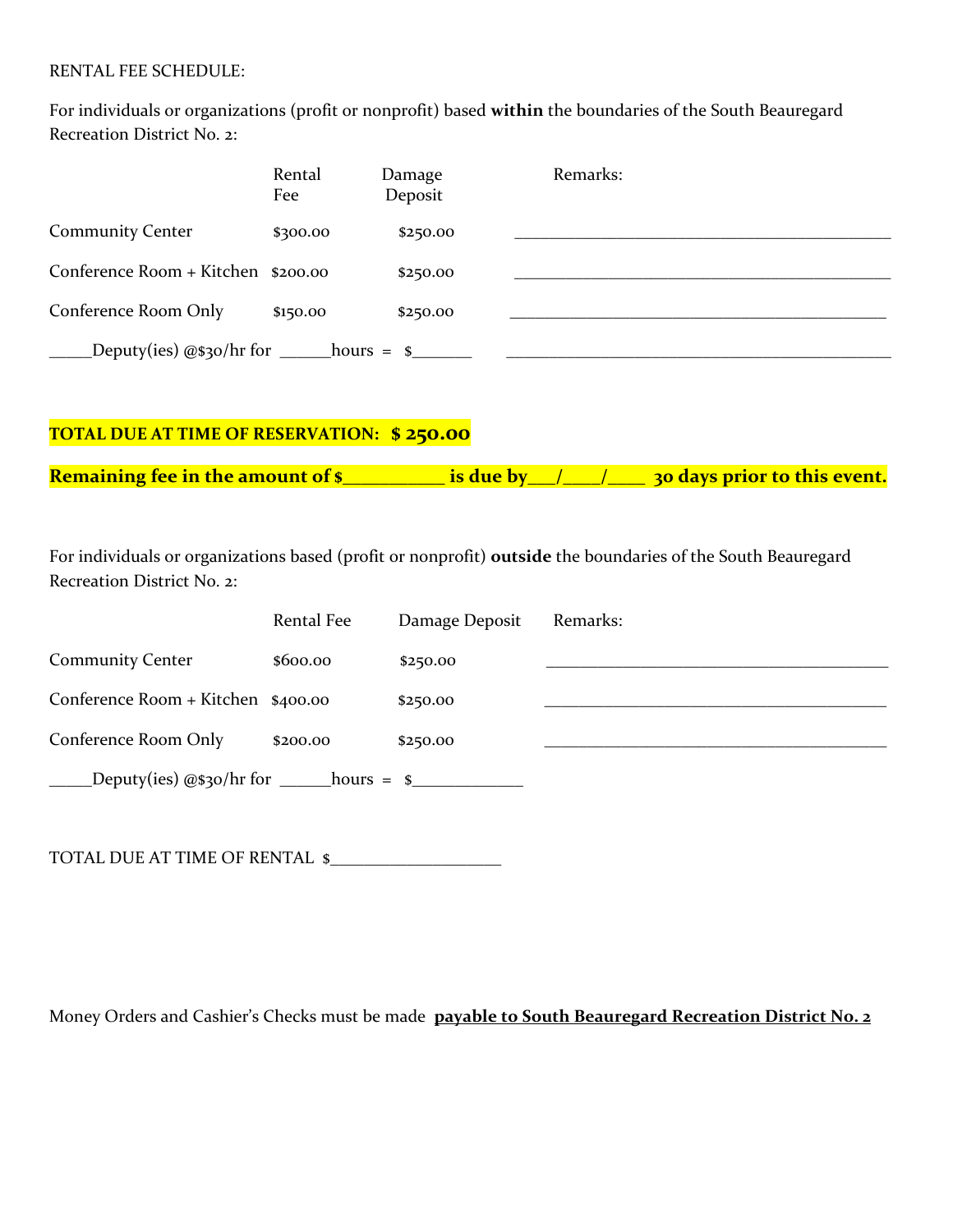Permission is hereby granted to hold the above activity or activities on the date or dates and time specified (as listed on page 1), in accordance with the provisions of the above schedule.

|                       |                                                                                                                                                                 |                     |                                                                                  | ${\it Date} \underline{\hspace{1cm}} \rule{2.2cm}{0.2cm} \underline{\hspace{1cm}}$ |
|-----------------------|-----------------------------------------------------------------------------------------------------------------------------------------------------------------|---------------------|----------------------------------------------------------------------------------|------------------------------------------------------------------------------------|
|                       |                                                                                                                                                                 |                     |                                                                                  |                                                                                    |
|                       |                                                                                                                                                                 |                     |                                                                                  |                                                                                    |
|                       | Money Orders and Cashier's Checks must be made payable to South Beauregard Recreation District No. 2                                                            |                     |                                                                                  |                                                                                    |
| Rental Fee:           | Amount Paid \$_____________ Cash Money Order Cashier's Check Receipt#____________                                                                               |                     |                                                                                  |                                                                                    |
|                       | Damage Deposit Fee: Amount Paid \$____________ Cash Money Order Cashier's Check Receipt#___________                                                             |                     |                                                                                  |                                                                                    |
|                       | PrePaid Deputy(ies) Amount Paid \$____________ Cash Money Order Cashier's Check Receipt#___________                                                             |                     |                                                                                  |                                                                                    |
| <b>TOTAL RECEIVED</b> |                                                                                                                                                                 | $\frac{\sim}{\sim}$ |                                                                                  |                                                                                    |
|                       | Use this area when Damage Deposit has been refunded:                                                                                                            |                     |                                                                                  |                                                                                    |
|                       |                                                                                                                                                                 |                     |                                                                                  |                                                                                    |
|                       |                                                                                                                                                                 |                     |                                                                                  |                                                                                    |
|                       | Use this area if event has been appropriately cancelled:                                                                                                        |                     |                                                                                  |                                                                                    |
|                       |                                                                                                                                                                 |                     |                                                                                  |                                                                                    |
|                       |                                                                                                                                                                 |                     |                                                                                  |                                                                                    |
|                       | Use this area if event has NOT been appropriately cancelled:                                                                                                    |                     |                                                                                  |                                                                                    |
| Fees not refunded: \$ |                                                                                                                                                                 |                     |                                                                                  |                                                                                    |
|                       |                                                                                                                                                                 |                     |                                                                                  |                                                                                    |
|                       |                                                                                                                                                                 |                     |                                                                                  |                                                                                    |
| Cell:<br>Email:       | Contact Info: Melissa Smith, Events Coordinator<br>South Beauregard Recreation District No. 2<br>Office: 337-725-3717<br>337-764-7010<br>melissasbrd2@gmail.com |                     | Physical Address: 6719 Hwy 12<br>Ragley, LA 70657<br>Mailing Address: PO Box 147 | Longville, LA 70652                                                                |
|                       | sbrd2parks@gmail.com<br>Website: www.sbrd2.com                                                                                                                  |                     |                                                                                  |                                                                                    |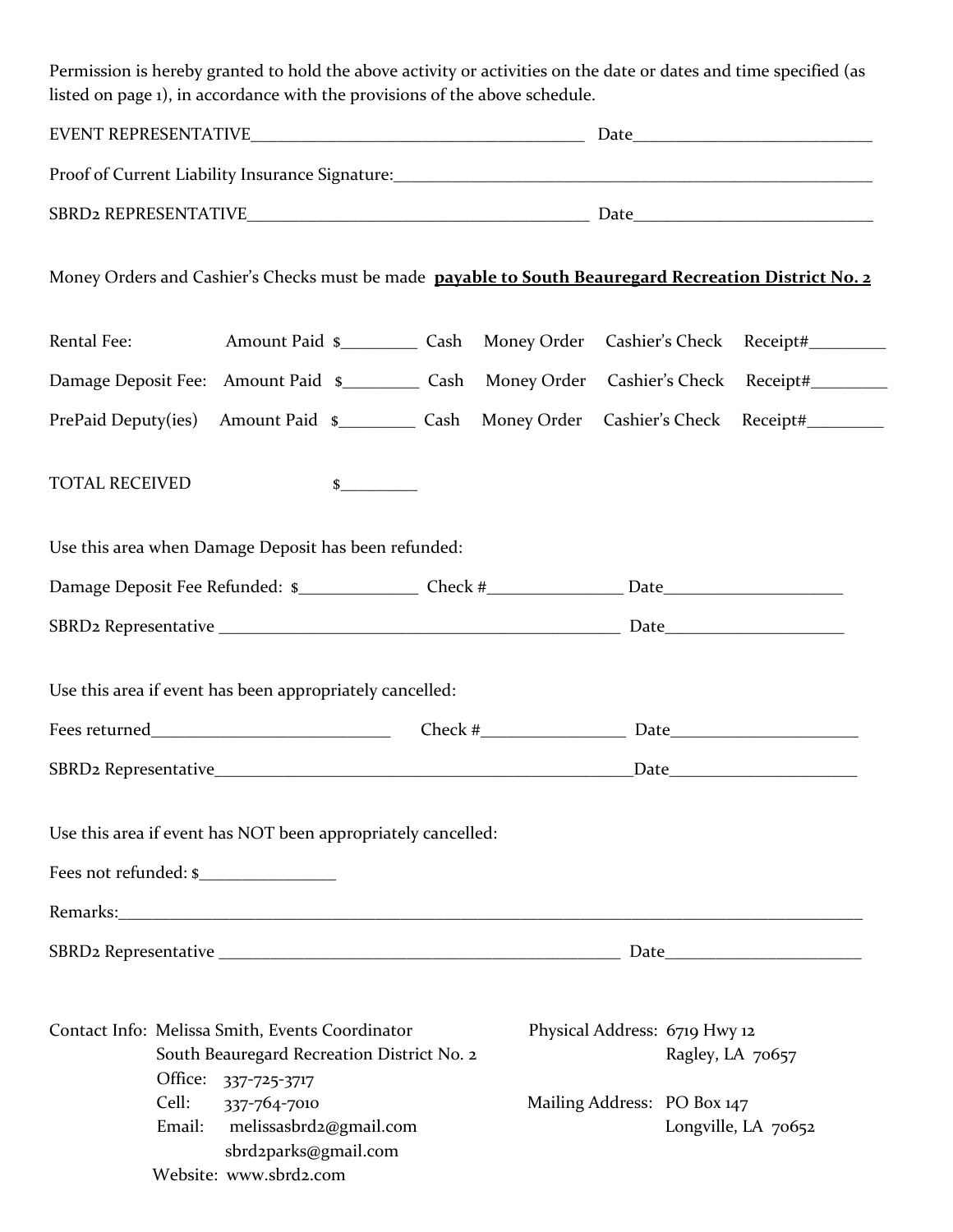

**The gym area measurements: 108 ft x 66 ft. Height: 20 ft. Peak: 25 ft**

**The meeting room measurements: North wall – 30 ft**

 **East wall - 42 ft South wall - 20 ft West wall - 28 ft Width: 10 ft**

**Blue mat measurement: Height: 6 ft**